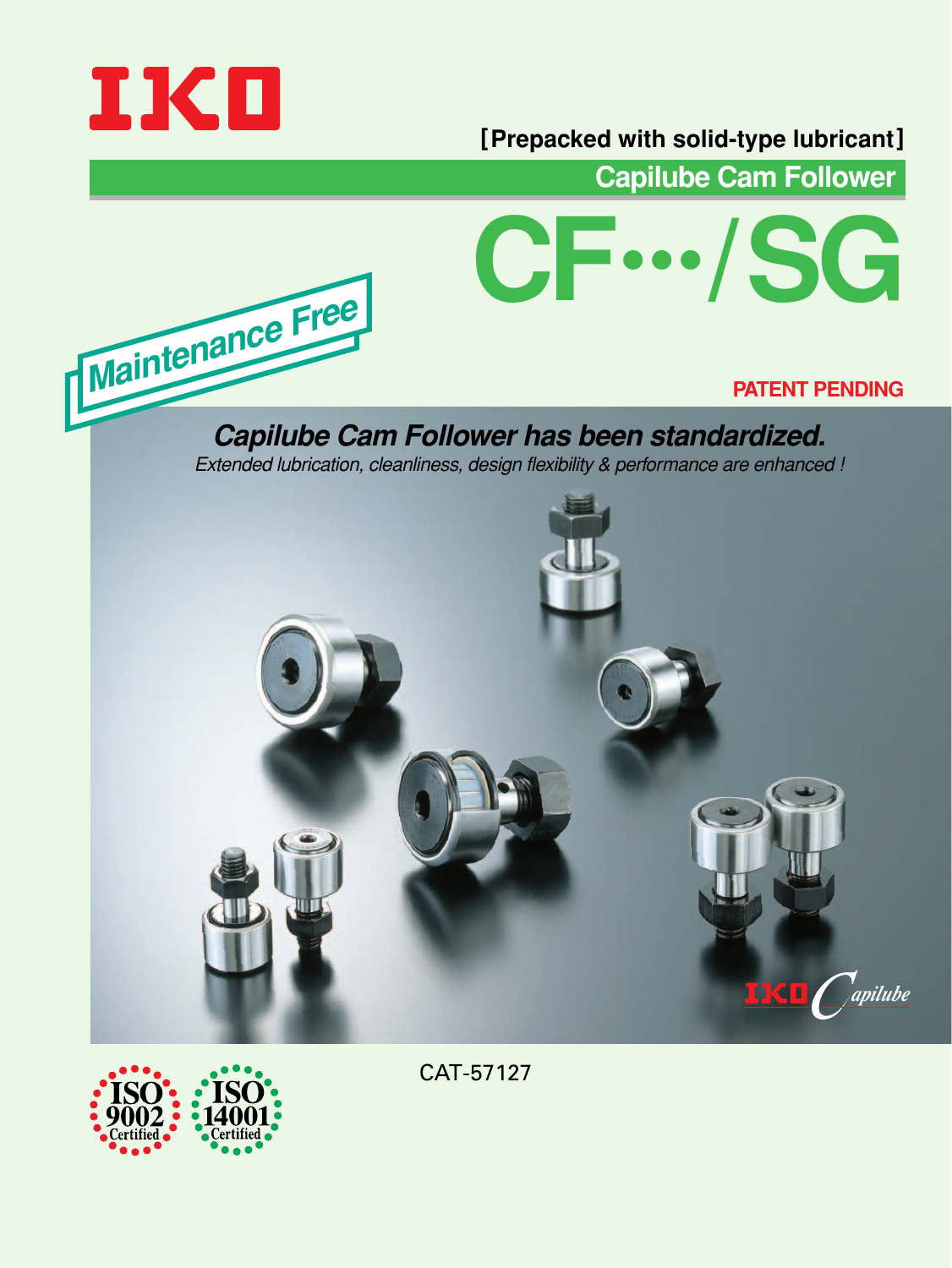# **Example 10 Indepediate Cample 10 Inc. 1998 11 Capilube Cam Follower**

**With a prepacked solid-type lubricant, the lubrication performance can be kept for a long time.**



IKD Capilube Cam Follower is a cam follower that is prepacked with thermosetting solid lubricant (Capilube) in the bearing space.

Capilube is a lubricant made by thermosetting a large amount of oil and fine particles of ultra high molecular weight polyolefine resin. As the cam follower rotates, the lubricating oil oozes out onto the raceway in proper quantity, keeping the lubrication performance for a long period of time.

> **Thrust disk incorporated,**  high resistance to the edge load due to a mounting error

Easy-to-mount **stud with hexagon hole**

**With retainer**

**With seals**

**Crowned outer ring**  to relieve the edge load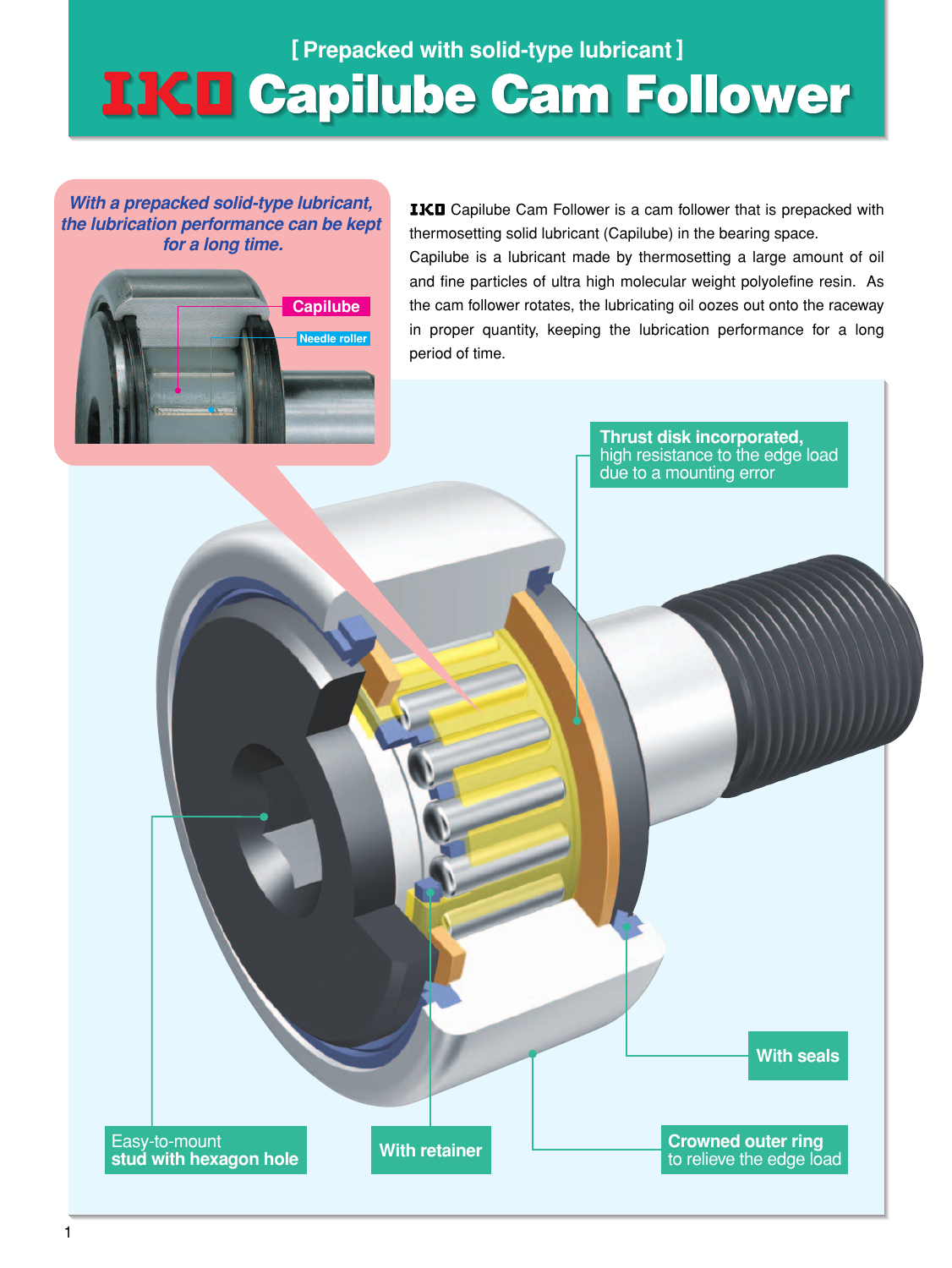#### **Features of IKO Capilube Cam Follower**



#### **Best remedy for grease loss !**

Best solution for grease loss at hard-to grease positions by the restriction of machine/equipment structure.



Work for lubrication control can be reduced by a good lubrication performance kept by prepacked solid-type lubricant.



No oil scattering makes no pollution in the ambient environment.



#### **Applications**

Most suitable for applications of printing machines, food manufacturing machines, liquid crystal/semiconductor manufacturing equipment, various types of washing line, various types of transport lines, etc.

#### **The lubrication effect can be maintained in long-time operation. It contributes to "Maintenance free".**







Capilube is applicable to IKO Needle Bearing Series including machined type needle roller bearings and shell type needle roller bearings. When you require them, ask  $IKI$  for information.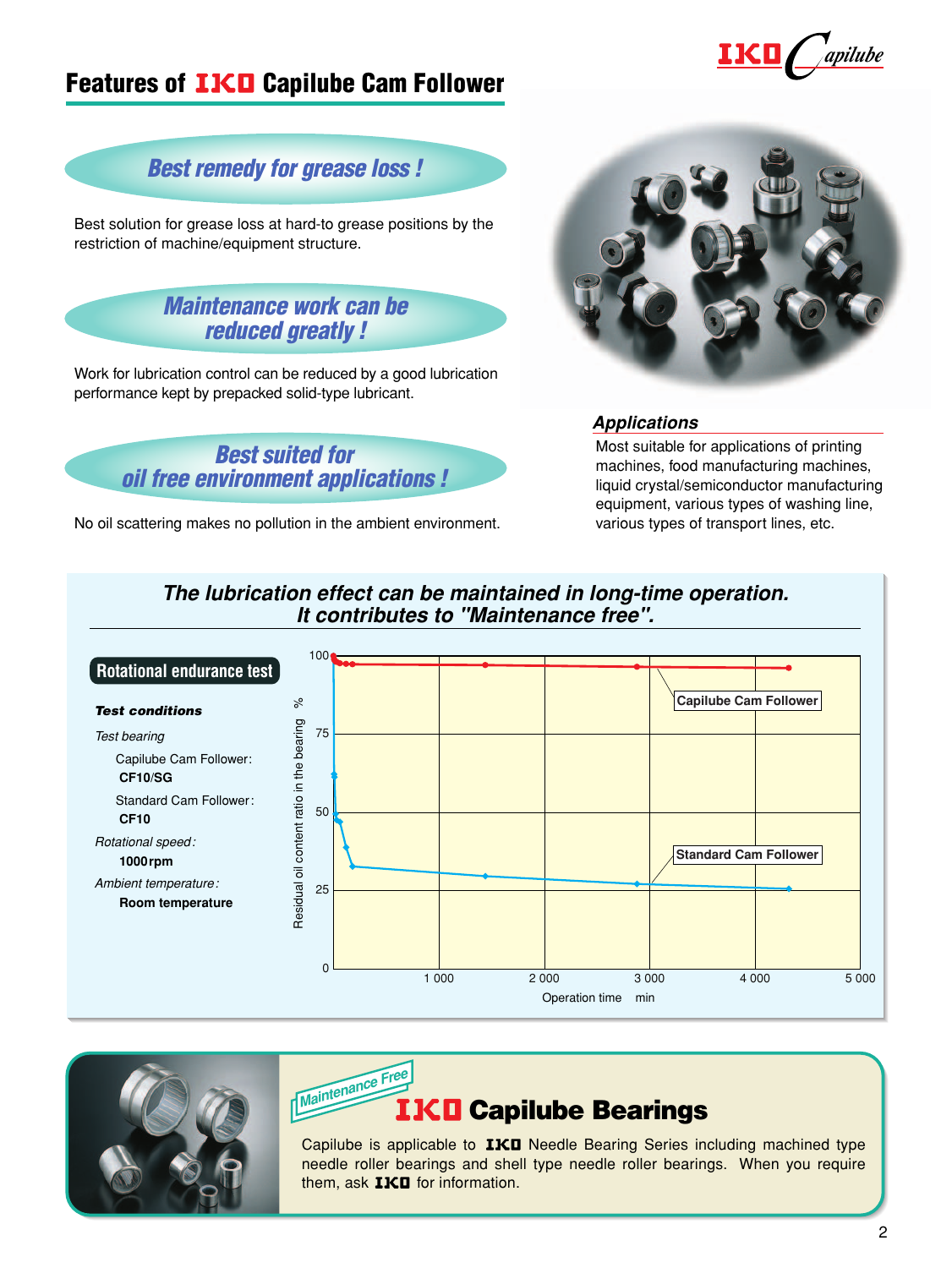## **Identification Number**

An example of identification number of FIKE Capilube Cam Follower is shown below.



## **Accuracy**

The accuracy of Capilube Cam Follower is shown in Table 1. And the radial runout of the outer ring is 15  $\mu$  m max.. Capilube Cam followers with special accuracy are also available. When they are required, please contact 耳

| <b>Table 1 Tolerances</b>                    | unit: $\mu$ m     |
|----------------------------------------------|-------------------|
| Dimensions and symbols                       | <b>Tolerances</b> |
| Outside dia. of outer ring<br>$\overline{D}$ | U<br>$-50$        |
| Stud dia. $d_1$                              | h7                |
| Width of outer ring $C$                      | U<br>— 120        |

## **Clearance**

The radial internal clearances of Capilube Cam Followers are shown in Table 2.

| Table 2 Radial internal clearance<br>unit: $\mu$ m                                        |                           |      |  |  |  |  |  |  |
|-------------------------------------------------------------------------------------------|---------------------------|------|--|--|--|--|--|--|
| Identification number                                                                     | Radial internal clearance |      |  |  |  |  |  |  |
|                                                                                           | Min.                      | Max. |  |  |  |  |  |  |
| CF 6 WBUUR/SG                                                                             | 5                         | 20   |  |  |  |  |  |  |
| CF 8 WBUUR/SG<br>CF 10 WBUUR/SG<br>CF 10-1 WBUUR/SG<br>CF 12 WBUUR/SG<br>CF 12-1 WBUUR/SG | 5                         | 25   |  |  |  |  |  |  |

Remark Values are applicable before the solid-type lubricant is packed.

**Fit**

Mounting hole tolerance for stud is recommended to be H7 for Capilube Cam Followers. Since Capilube Cam Followers are supported in a cantilever position, the mounting hole diameter should be prepared without play between the stud and the mounting hole especially when heavy shock loads are applied.

## **Maximum Allowable Load**

The applicable load on Capilube Cam Follower is, in some cases, limited by the bending strength, shear strength of stud, and strength of outer ring instead of the load rating of needle roller bearing, because the Capilube Cam Follower is mounted in a cantilever position. Maximum allowable loads shown in dimension tables are the allowable loads limited by the bending strength and shear strength.

## **Track Capacity**

The capacity is defined as the load which can be continuously applied on a Capilube Cam Follower placed on a steel track surface without causing deformation and indentation (dent) on the track surface. The track capacities shown in Table 3 are applicable when the hardness of the mating track surface is HRC40 (Tensile strength 1250N/mm2). When the hardness of the mating track surface differs from HRC40, the track capacity is obtained by multiplying the value with a track capacity factor shown in Table 4.

If lubrication between the outer ring and the mating track surface is insufficient, seizure and/or wear may occur depending on the application. Therefore, it is needed to pay attention to lubrication and surface roughness of mating track especially in case of high speed rotation such as cam mechanisms.

When the lubrication status is not enough between the outer ring and the counter track surface, seizure or wear may be caused depending on the operating conditions. In particular, when the cam mechanism is in high rotation, care must be taken about both lubrication and surface roughness.

| Table 3 Track capacity      | unit: N               |
|-----------------------------|-----------------------|
| Identification number       | <b>Track capacity</b> |
| WBUUR/SG<br>CF <sub>6</sub> | 1 040                 |
| CF 8 WBUUR/SG               | 1 330                 |
| CF 10 WBUUR/SG              | 1 610                 |
| CF 10-1 WBUUR/SG            | 2 0 3 0               |
| CF 12 WBUUR/SG              | 2 470                 |
| CF 12-1 WBUUR/SG            | 2 710                 |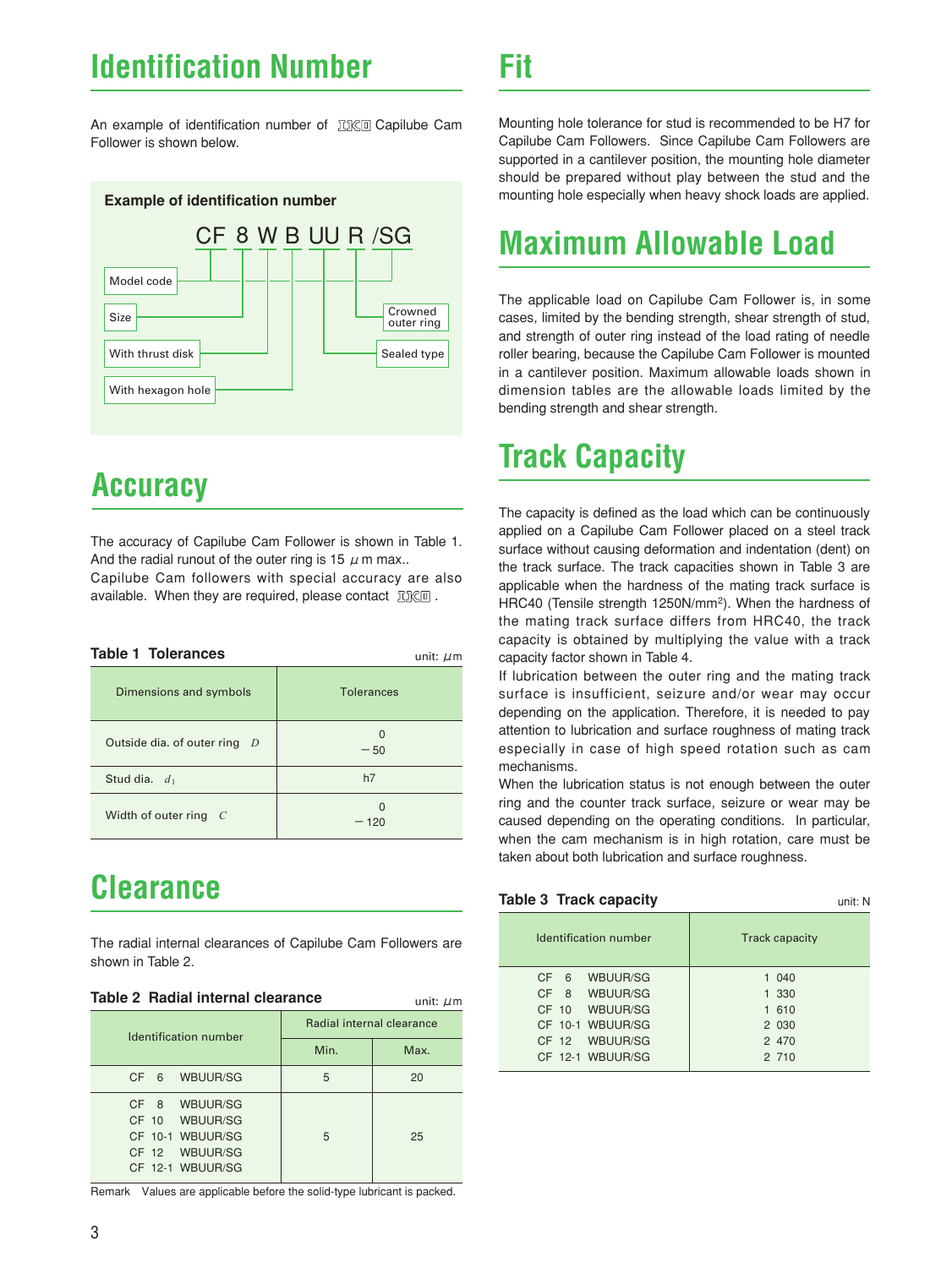| <b>Hardness</b><br><b>HRC</b> | Tensile strength<br>N/mm <sup>2</sup> | Track capacity factor |
|-------------------------------|---------------------------------------|-----------------------|
| 20                            | 760                                   | 0.22                  |
| 25                            | 840                                   | 0.31                  |
| 30                            | 950                                   | 0.45                  |
| 35                            | 1 080                                 | 0.65                  |
| 38                            | 1 180                                 | 0.85                  |
| 40                            | 1 250                                 | 1.00                  |
| 42                            | 1 340                                 | 1.23                  |
| 44                            | 1 435                                 | 1.52                  |
| 46                            | 1 530                                 | 1.85                  |
| 48                            | 1 635                                 | 2.27                  |
| 50                            | 1 760                                 | 2.80                  |
| 52                            | 1 880                                 | 3.46                  |
| 54                            | 2 015                                 | 4.21                  |
| 56                            | 2 150                                 | 5.13                  |
| 58                            | 2 2 9 0                               | 6.26                  |
|                               |                                       |                       |

#### **Table 4 Track capacity factor**

## **Allowable Rotational Speed**

The allowable rotational speeds of Capilube Cam Follower are affected by mounting and operating conditions. Recommended  $d_1n$  value  $(1)$  is 10,000 in general.

Note (1)  $d_1n$  value  $=d_1 \times n$ where  $d_1$ : Stud diameter mm  $n:$  Number of rotations per minute rpm

## **Lubrication**

Capilube Cam Follower is internally prepacked with a solid lubricant made by thermosetting a large amount of oil and fine particles of ultra high molecular weight polyolefine resin. As the cam follower rotates, the lubricating oil oozes out onto the raceway in proper quantity, keeping the lubrication performance for a long period of time.

Greasing is impossible for the bearings for the reason of structure.

## **Operating Temperature**

Operating temperature of Capilube Cam Follower is a range of  $-15$  to 80°C as the bearing temperature.

## **Accessories**

A nut is attached to Capilube Cam Follower.

#### **Mounting**

**D** Make the center axis of the mounting hole perpendicular to the moving direction of the Capilube Cam Follower and

match the side shoulder accurately with the seating surface indicated by dimension *f* in the table of dimensions. (See Fig.1) Then, fix the Cam Follower with the nut. Do not hit the flange head of the Capilube Cam Follower directly with a hammer, etc. This may lead to a bearing failure such as irregular rotation or cracking.



**Fig. 1 Seating surface**

**2** The  $\frac{1}{2}$  The  $\frac{1}{2}$  mark on the flange head of the stud indicates the oil hole position on the raceway. Avoid locating the oil hole within the loading zone which may lead to a short bearing life. (See Fig.2.)



**Fig. 2 Oil hole position and loading direction**

When tightening the nut, the tightening torque should not 3 exceed the values shown in the table of dimensions. If the tightening torque is too large, it is possible that the threaded portion of the stud will be broken. When there is a possibility of loosening, a special nut such as a lock nut, spring washer, or self-locking nut should be used.

## **Cautions for Use**

- **D** Never wash Capilube Bearing with organic solvent and/or white kerosene which have the ability of removing fat, nor leave the bearing in contact with the above agents.
- 2 To achieve the normal rotation of the bearing, apply a load of 1% or more of the basic dynamic load rating in use.

1N=0.102kgf=0.2248lbs. 1mm=0.03937inch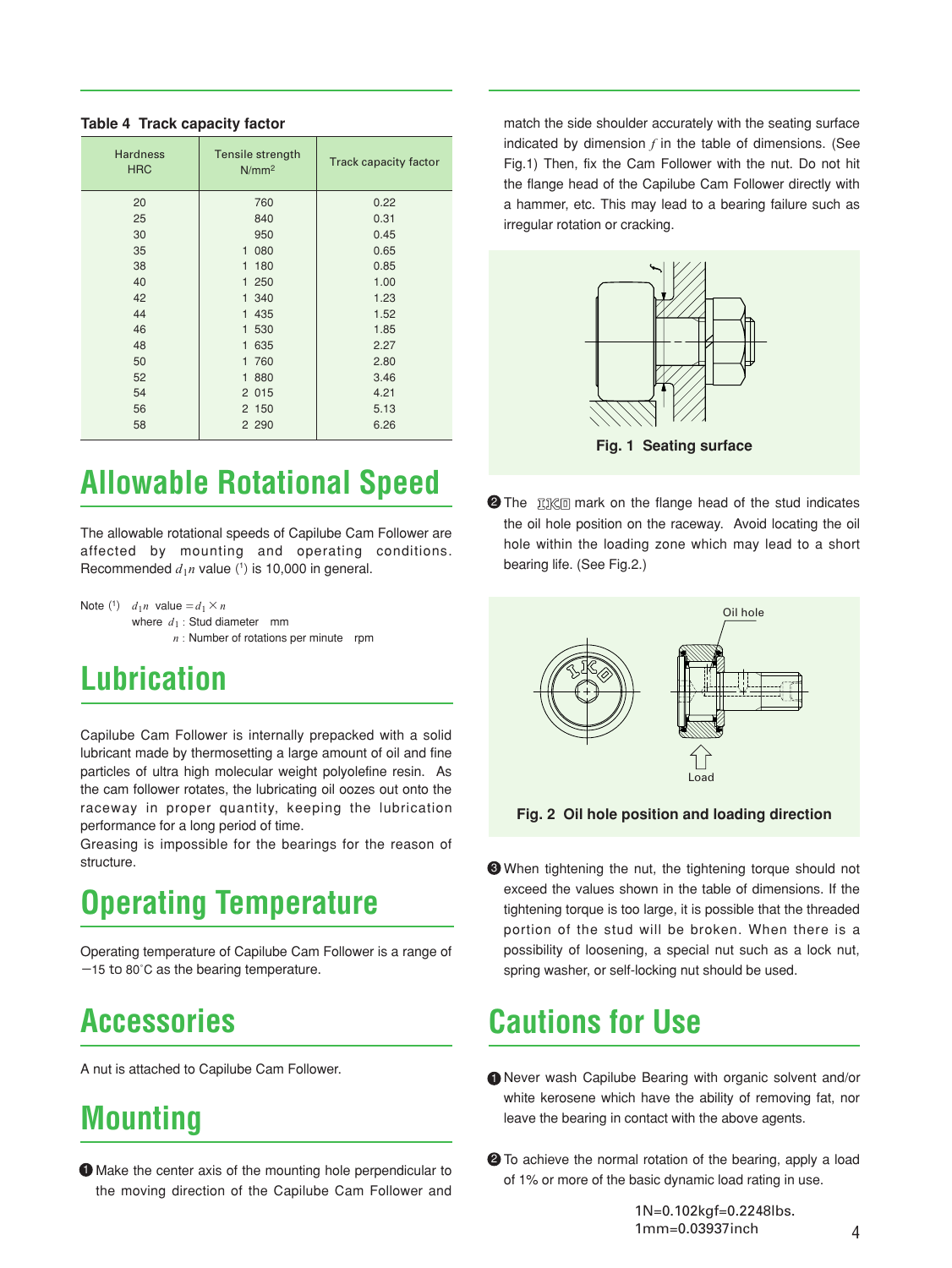#### **Capilube Cam Follower**





CF…WBUUR/SG

|                 |                |                       | Mass<br>(Ref.) | <b>Boundary dimensions</b><br>mm |               |                |                   |                |                       |                       |
|-----------------|----------------|-----------------------|----------------|----------------------------------|---------------|----------------|-------------------|----------------|-----------------------|-----------------------|
| Stud dia.<br>mm |                | Identification number | g              | $\overline{D}$                   | $\mathcal{C}$ | d <sub>1</sub> | $\overline{G}$    | G <sub>1</sub> | $\overline{B}$<br>max | B <sub>1</sub><br>max |
| $6\phantom{1}$  | <b>CF</b><br>6 | WBUUR / SG            | 18.5           | 16                               | 11            | 6              | $M$ 6 $\times$ 1  | 8              | 12.2                  | 28.2                  |
| 8               | <b>CF</b><br>8 | WBUUR / SG            | 28.5           | 19                               | 11            | 8              | M $8 \times 1.25$ | 10             | 12.2                  | 32.2                  |
| 10              | <b>CF 10</b>   | WBUUR / SG            | 45             | 22                               | 12            | 10             | $M10 \times 1.25$ | 12             | 13.2                  | 36.2                  |
|                 | CF 10-1        | WBUUR / SG            | 60             | 26                               | 12            | 10             | $M10 \times 1.25$ | 12             | 13.2                  | 36.2                  |
| 12              | CF 12          | WBUUR / SG            | 95             | 30                               | 14            | 12             | $M12 \times 1.5$  | 13             | 15.2                  | 40.2                  |
|                 | CF 12-1        | WBUUR / SG            | 105            | 32                               | 14            | 12             | $M12 \times 1.5$  | 13             | 15.2                  | 40.2                  |

Remark Models with a stud diameter *d*1 of 10 mm or less has no oil hole. The others are provided with one oil hole each on the outside surface and end surface of the stud.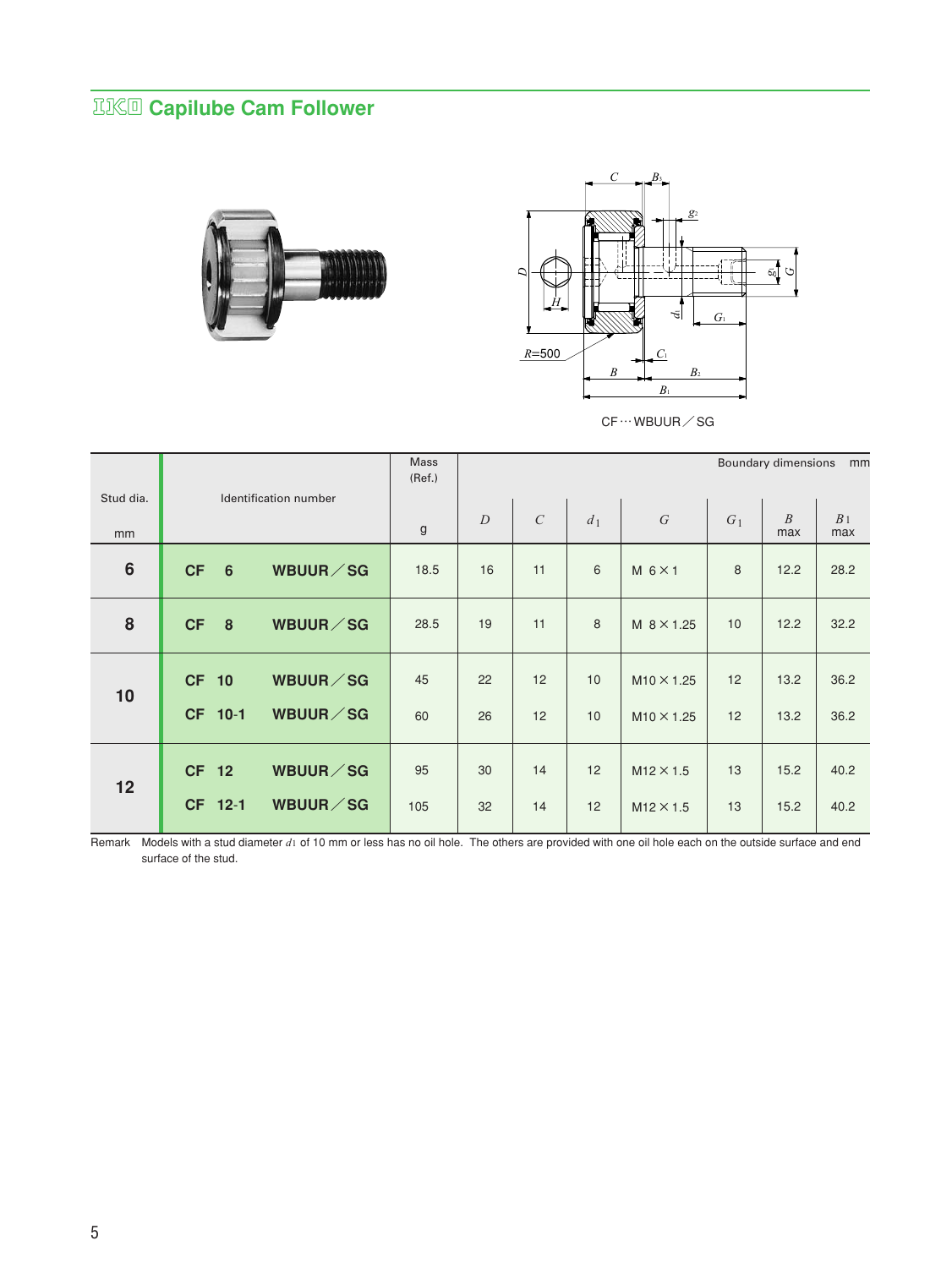亚区回



|                |       |       |       |                |                |                                | Mounting dimension Maximum tightening<br>torque | Basic dynamic load<br>rating  | Basic static load<br>rating | Maximum<br>allowable load |
|----------------|-------|-------|-------|----------------|----------------|--------------------------------|-------------------------------------------------|-------------------------------|-----------------------------|---------------------------|
| B <sub>2</sub> | $B_3$ | $C_1$ | $g_1$ | g <sub>2</sub> | H              | $\boldsymbol{f}$<br>Min.<br>mm | $N \cdot m$                                     | $\mathcal{C}$<br>$\mathsf{N}$ | $C_0$<br>$\mathsf{N}$       | ${\sf N}$                 |
| 16             |       | 0.6   |       |                | 3              | 11                             | 2.7                                             | 3 660                         | 3 650                       | 1 950                     |
| 20             |       | 0.6   |       |                | $\overline{4}$ | 13                             | 6.5                                             | 4 250                         | 4 740                       | 4 6 20                    |
| 23             |       | 0.6   |       |                | $\overline{4}$ | 16                             | 13.8                                            | 5 4 3 0                       | 6 890                       | 6 890                     |
| 23             |       | 0.6   |       |                | $\overline{4}$ | 16                             | 13.8                                            | 5 4 3 0                       | 6 8 9 0                     | 6 890                     |
| 25             | 6     | 0.6   | 6     | 3              | 6              | 21                             | 21.9                                            | 7 910                         | 9 7 9 0                     | 9 7 9 0                   |
| 25             | 6     | 0.6   | 6     | 3              | 6              | 21                             | 21.9                                            | 7 910                         | 9 7 9 0                     | 9 7 9 0                   |